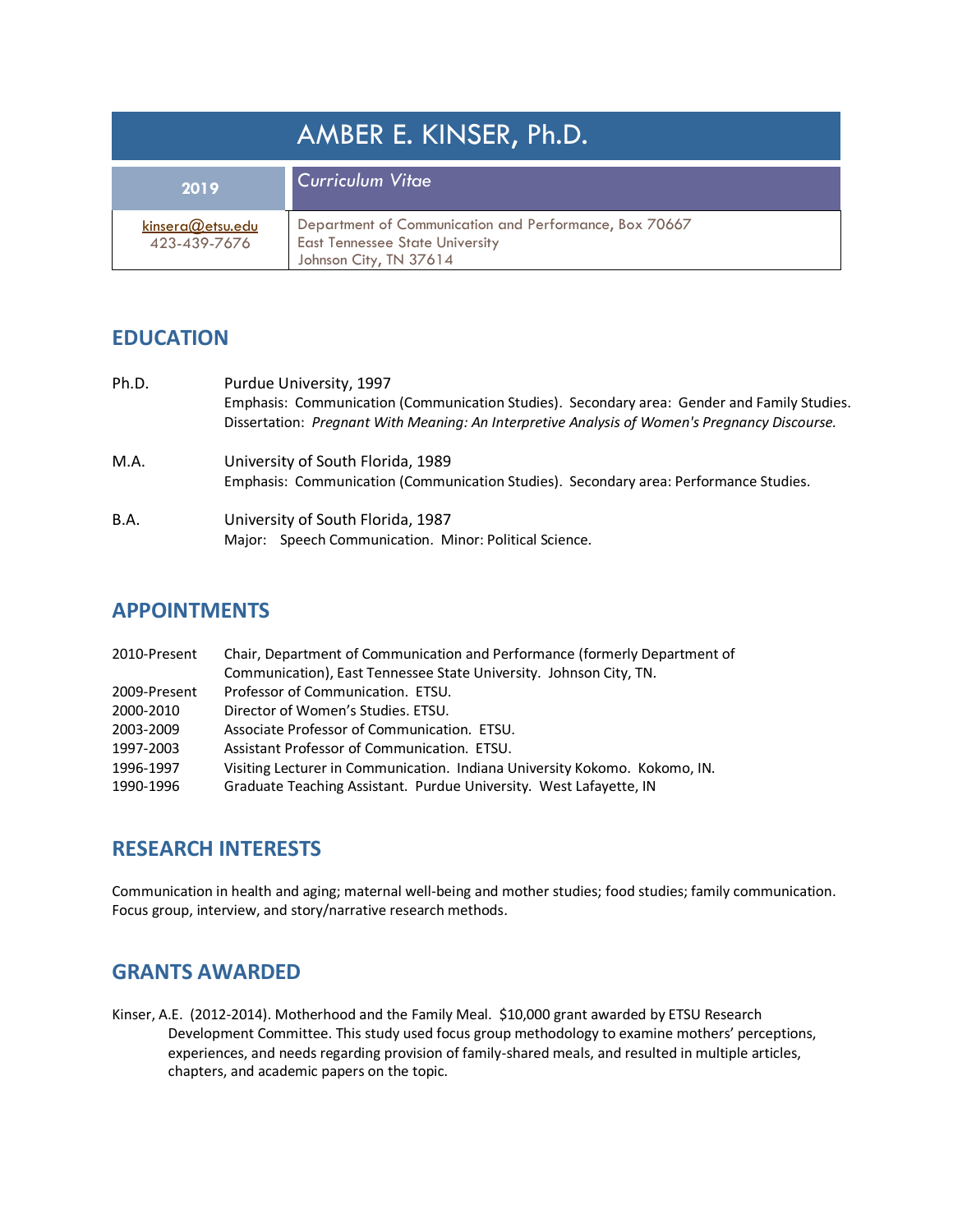Kinser, A.E. (2008-2009). Motherhood and Feminism. \$1500 grant awarded by ETSU Research Development Committee. This study used historical and contemporary digital research methodologies to examine feminist contributions to understandings of motherhood, and resulted in professional talks, a university course, and a book on motherhood and feminism and, ultimately, multiple other talks and publications on the topic.

# **PUBLICATIONS**

- Kinser, A.E. (2019). Fixing food to fix families: Feeding risk discourse and the family meal. In L. O'Brien Hallstein (Ed.), *Mothering rhetorics*. NY: Routledge.
- Hamdy, R.C., **Kinser, A.,** Dickerson, K., Kendall-Wilson, T., Depelteau, A., Copeland, R. and Whalen, K. (2018). Insomnia and mild cognitive impairment. *Gerontology and Geriatric Medicine*, 4(June), 1-9. [https://doi.org/10.1177/2333721418778421](https://doi.org/10.1177%2F2333721418778421)
- Hamdy, R.C., **Kinser, A.,** Culp, J.E., Kendall-Wilson, T., Depelteau, A., Copeland, R. and Whalen, K. (2018). Agnosia interferes with daily hygiene in patients with dementia. *Gerontology and Geriatric Medicine*, 4(June 1-8). <https://doi.org/10.1177/2333721418778419>
- Hamdy, R.C., **Kinser, A.,** Kendall-Wilson, T., Depelteau, A., Whalen, K, and Culp, J. (2018). Driving and patients with dementia. *Gerontology and Geriatric Medicine*, 4(May), 1-8. [https://doi.org/10.1177/2333721418777085](https://doi.org/10.1177%2F2333721418777085)
- Hamdy, R.C., **Kinser, A.,** Kendall-Wilson, T., Depelteau, A., Whalen, K. (2018) Impulsive, disinhibited behavior— Dining in a Restaurant. *Gerontology and Geriatric Medicine*, *4*(March), 1-7. DOI: <https://doi.org/10.1177/2333721418756994>
- Hamdy, R.C., **Kinser, A.,** Depelteau, A., Lewis, J.V., Copeland, R. Kendall-Wilson, T., and Whalen, K. (2018). Repetitive questioning II. *Gerontology and Geriatric Medicine*, 4(February), 1-5. [https://doi.org/10.1177/2333721417740190](https://doi.org/10.1177%2F2333721417740190)
- Hamdy, R.C., Lewis, J.V., Copeland, R., Depelteau, A., **Kinser, A.,** Kendall-Wilson, T., Whalen, K. (2018). Repetititve questioning exasperates caregivers. *Gerontology and Geriatric Medicine*, 4(Jan.), 1-5. DOI: <https://doi.org/10.1177/2333721417738915>
- Hamdy, R.C., **Kinser, A**., Lewis, JV, Copeland, R., Depelteau, A. Kendall-Wilson, T., Whalen, K. (2017). Hallucinations are real to patients with dementia. *Gerontology and Geriatric Medicine*, *3(Nov.),* 1-5. DOI: [https://doi.org/10.1177/2333721417721108](https://doi.org/10.1177%2F2333721417721108)
- Hamdy, R.C., Lewis, J.V., Copeland, R. Depelteau, A., **Kinser, A.,** Kendall-Wilson, T. (2017). Patients with dementia are easy victims to predators. *Gerontology and Geriatric Medicine*, *3*(Oct.)*,* 1-8. DOI: [https://doi.org/10.1177/2333721417734684](https://doi.org/10.1177%2F2333721417734684)
- Hamdy, R.C., Lewis, J.V., **Kinser, A**., Depelteau A., Copeland, R. Kendall-Wilson, T., and Whalen, K. (2017). Too many choices confuse patients with dementia. *Gerontology and Geriatric Medicine, 3*(Sept.)*,* 1-7. DOI: [https://doi.org/10.1177/2333721417720585](https://doi.org/10.1177%2F2333721417720585)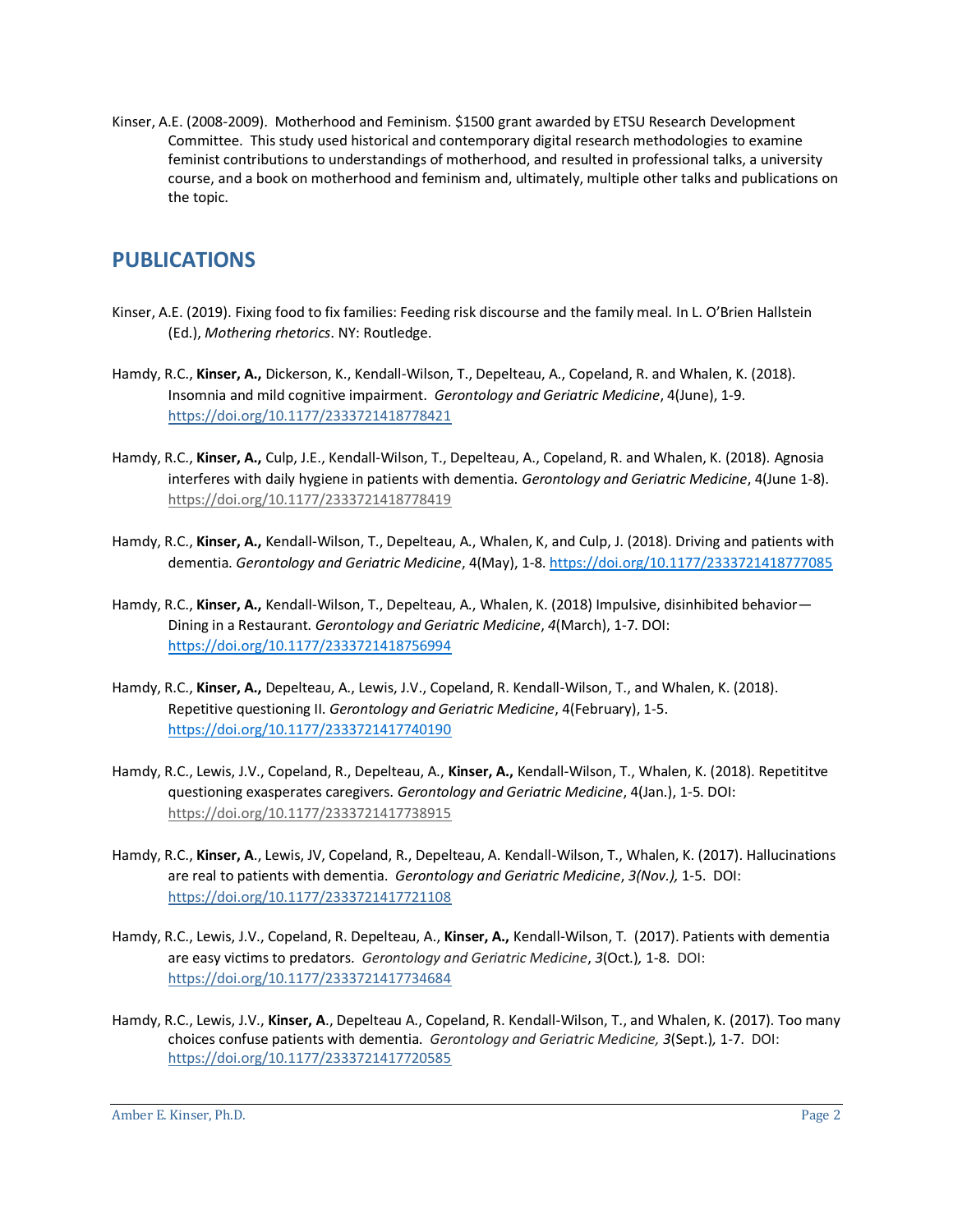- Kinser, A.E. (2017). Fixing food to fix families: Feeding risk discourse and the family meal. *Women's Studies in Communication 40*(1), 29-47*.* <https://doi.org/10.1080/07491409.2016.1207001>
- Kinser, A.E. (2017). On Overlaps and Bleeds: A Foreword. In C. DeRoche and E.D. Berger (Eds.) *The parent track: Timing, balance, and choice in academia.* Waterloo, ON: Wilfrid Laurier University Press.
- Kinser, A.E and Denker, K.J. (2016). Feeding without apology: Maternal navigations of distal discourses in family meal labor. In F. Pasche Guinard and T.M. Cassidy (Eds.) *Mothers and food: Negotiating foodways from maternal perspectives* (pp. 11-27). Bradford, ON: Demeter Press.
- Kinser, A. E., Freehling-Burton, K. and Hawkes, T. (Eds.) (2014). *Performing motherhood: Artistic, activist, and everyday enactments.* Toronto: Demeter Press.
- Kinser, A.E. (2014). If I could give a yopp: Confronting sex, talk, and parenting. In A.E. Kinser, K. Freehling-Burton, and T. Hawkes (Eds.), *Performing motherhood: Artistic, activist, and everyday enactments* (pp. 121- 131). Bradford, ON: Demeter Press.
- Dorgan, K. A., Hutson, S. P., Duvall, K. L., **Kinser, A. E.,** Hall, J.M. (2014). Connecting place to disease and gender: Cohabitating morbidities in narratives of women cancer survivors in southern central Appalachia. *Women's Studies in Communication, 37* (3), 292-312*.*
- Dorgan, K.A., Duvall, K.L., Hutson, S.P., & **Kinser A.E.** (2014). Mothered, mothering & motherizing in illness narratives: What women cancer survivors in southern central Appalachia reveal about motheringdisruption. *Journal of Appalachian Studies, 19*(1-2), 59-81.
- Kinser, A.E. (2013). Review of *Mothers and daughters: Complicated connections across cultures,* Ed. A. H. Deakins, R. B. Lockridge, and H. M. Sterk. *Women and Language, 35*(2), 113-114.
- Kinser, A.E. (2013). Clever deployments: A foreword. In L. Buchanan, *Rhetorics of motherhood* (pp. xiii-xvi) Carbondale: Southern Illinois University Press.
- Kinser, A.E. (2012). Holding on by letting go: Personal agency as maternal activism. *Journal of the Motherhood Initiative, 3*(2)*,* 9-16.
- Kinser, A.E. (2012). At the core of the work/life balance myth: Motherhood and family dinners. In A. O'Reilly (Ed.), *What do mothers need?: Motherhood activists and scholars speak out on maternal empowerment for the 21st century* (pp. 316-330). Toronto: Demeter.
- Kinser, A.E. (2012). Plotting maternity in three persons. *Qualitative Inquiry, 18*(5), 427-431.
- Kinser, A.E. (2012). The cost of an education: Exploring the extended reach of academe in family life. In A. O'Reilly and D. L. O'Brien Hallstein (Eds.), *Academic motherhood in a post-second wave context: Problems, strategies, and possibilities* (pp. 381-393). Toronto: Demeter Press.
- Duvall, K. L., Dorgan, K.A., & **Kinser, A. E.** (2012). Barriers to family cancer communication in Southern Appalachia. *2012 Business Research Yearbook, XIX*(1), pp. 281-286.
- Kinser, A.E. (2012). Editing an anthology. In C. Smallwood (Ed.), *Women writing on family: Tips on writing, teaching, and publishing* (pp. 217-224). Toronto: The Key Publishing House.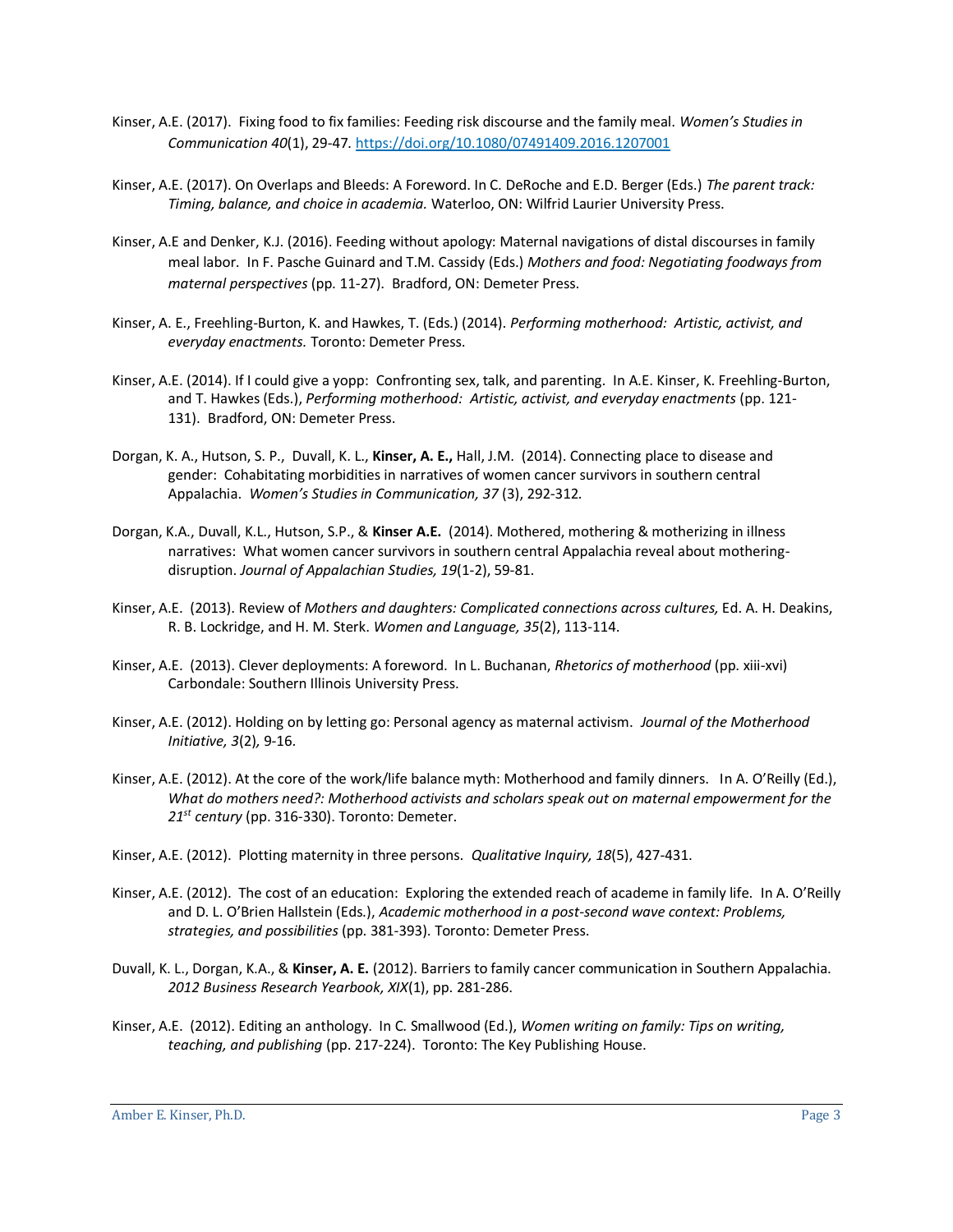- Kinser, A. E. (2011). Constructing motherhood. In *Teaching motherhood: A collection of post-secondary courses on mothering/motherhood (*pp. 106-112)*.* Toronto: Demeter Press.
- Kinser, A. E. (2010). *Motherhood and feminism.* Berkeley: Seal Press*.*
- Kinser, A. E. (2010). Feminist theory and motherhood. In A. O'Reilly (Ed.), *Encyclopedia of Mothering Volume I* (pp. 403-406). Thousand Oaks, CA: Sage.
- Kinser, A. E. (2010). Feminism and mothering. In A. O'Reilly (Ed.), *Encyclopedia of Mothering, Volume I* (pp. 395- 400). Thousand Oaks, CA: Sage.
- Kinser, A. E. (2009) A mosaic of pregnancy expertise. In J. Nathanson and L.C. Tuley, (Eds.), *Mother knows best: Talking back to baby experts* (pp. 25-33)*.* Toronto: Demeter Press.
- Kinser, A.E. (2008). Mothering feminist daughters in 'postfeminist' times. *Journal of the Association for Research on Mothering*, 10(2), Mothers and daughters special edition, 20-36.
- Kinser, A.E., (Ed.) (2008). *Mothering in the Third Wave.* Toronto: Demeter Press.

Thinking about and going about mothering in the Third Wave. In A. E. Kinser (Ed.), *Mothering in the Third Wave* (pp. 1-16). Toronto: Demeter Press.

Embracing the tensions of a maternal erotic. In A. E. Kinser (Ed.), *Mothering in the Third Wave* (pp. 119- 125). Toronto: Demeter Press.

- Kinser, A.E. (2008). Mothering as relational consciousness. In A. O'Reilly (Ed.), *Feminist mothering* (pp. 123-140)*.* Albany NY: SUNY Press.
- Kinser, A.E. (2007). Communicating about sex as a daughter, parent, and teacher. In L. B. Arnold (Ed.), *Family communication: Theory and research* (pp. 298-306).NY: Allyn & Bacon.
- Kinser, A.E. (2007). Review of the book *Grassroots: A field guide for feminist activism, by* J. Baumgardner, & A. Richards. *National Women's Studies Association Journal, 19(1),* 217-219*.*
- Kinser, A.E. (2006). What can you do with a women's studies major?" In L. M. McCaughey (Ed.), *Women's studies program administrator's handbook* (pp. 59-70). Place of Publication: National Women's Studies Association.
- Kinser, A.E. (2005). Review of the book *Kids talking: Learning relationships and culture with children,* by J. Meyer. *Communication Education, 54(4),* 373-374.
- Kinser, A.E. (2005). Review of the book *Privilege, power and difference, 2nd ed*., by A. Johnson. *Feminist Teacher, 15(3),* 255-256.
- Kinser, A.E. (2005). Family communication. In M. Walcheski & N. Gonzalez (Eds.), *Teaching family life education*  (pp. 83-90). Minneapolis: National Council on Family Relations.
- Kinser, A. E. (2004). Negotiating spaces for/through Third Wave feminism. *National Women's Studies Association Journal,* 16(3), 124-153.
- Kinser, A. E. (2004). Diversity scrapbook. In S.E. Lucas, (Ed.), *Selections from communication teacher* (pp. 33-35). Boston: McGraw-Hill.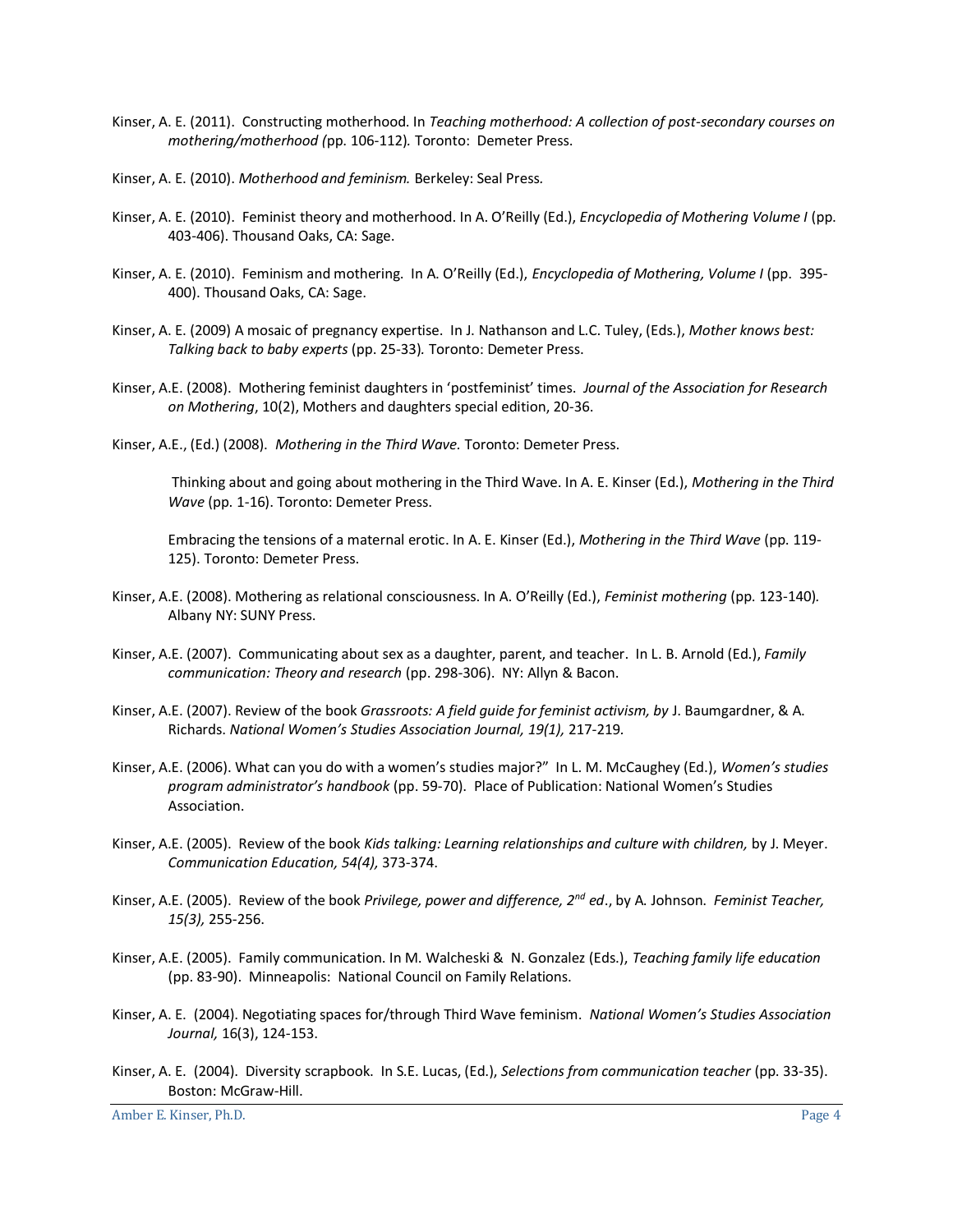Kinser, A. E. (2003). Multi-voiced feminism is messy and vibrant. *Women and Language, 26 (1),* 110-115.

- Kinser, A. E. (2002). Gendered performances in employment interviewing: Interpreting and designing communication research. *Journal of Business Communication, 39(2*), 245-256.
- Ralston, S. M. & Kinser, A. E. (2001). Intersections of Gender and Interviewing. In L.P. Arliss and D.J. Borisoff (Eds.), *Women and men communicating: Challenges and changes, 2nd edition* (pp. 185-211)*.* Prospect Heights, IL: Waveland.
- Kinser, A. E. (1999). Diversity scrapbook. *Communication Teacher, 14(1),* 1-3.
- Kinser, A. E. (1999). Metaphor speech (pp. 85-92); Symbolic object speech (pp. 99-103); Tribute Speech (pp. 109- 116); Take two' for conflict management (pp. 195-199); Post exam collaboration (pp. 203-206). In L.W. Hugenberg & B.S. Hugenberg (Eds.), *Teaching ideas for the basic communication course (Vol. 3)*. Dubuque, IA: Kendall/Hunt.

## **CREATIVE ACTIVITY**

Keynote Performer. "Crafting Maternal Truths in Three Persons." International Conference on Mothers and History, Motherhood Initiative for Research and Community Involvement. Toronto, ON. May 10-12, 2012. [Also listed under Keynotes]

Director and Producer. *The Vagina Monologues.* East Tennessee State University, 2003 and 2010.

Co-producer and Coordinator. *Lysistrata.* East Tennessee State University, March 2003.

Narrator/Performer. *Holocaust Cantata*. Tribute to prison songs and stories. Civic Chorale, Johnson City, TN April 2005.

## **CONFERENCE PARTICIPATION**

- Panel Coordinator. (2019, November). Giving and receiving family care for aging bodies and minds. Submitted for presentation at the Conference of the National Communication Association, Baltimore, MD.
- Kinser, A.E. (2019, November). "Show us your tits!": Desperate times and desperate measures in vascular dementia caretaking. Submitted for presentation at the Conference of the National Communication Association, Baltimore, MD.
- Panel Presenter. (2018, November). Teachers on teaching series: Honoring the pedagogy of Bill Rawlins. Presented at the Conference of the National Communication Association, Salt Lake City, UT.
- Kinser, A. E. (2017, April). Fierce competitors: Cohabitating morbidities, caregiving approaches, and work/life 'balance.' Presented at the Southern States Communication Association, Nashville, TN.
- Panel Coordinator. (2017, April). Managing the digs: Narrative excavations of family, home, and elder care. Presented at the Southern States Communication Association, Nashville, TN.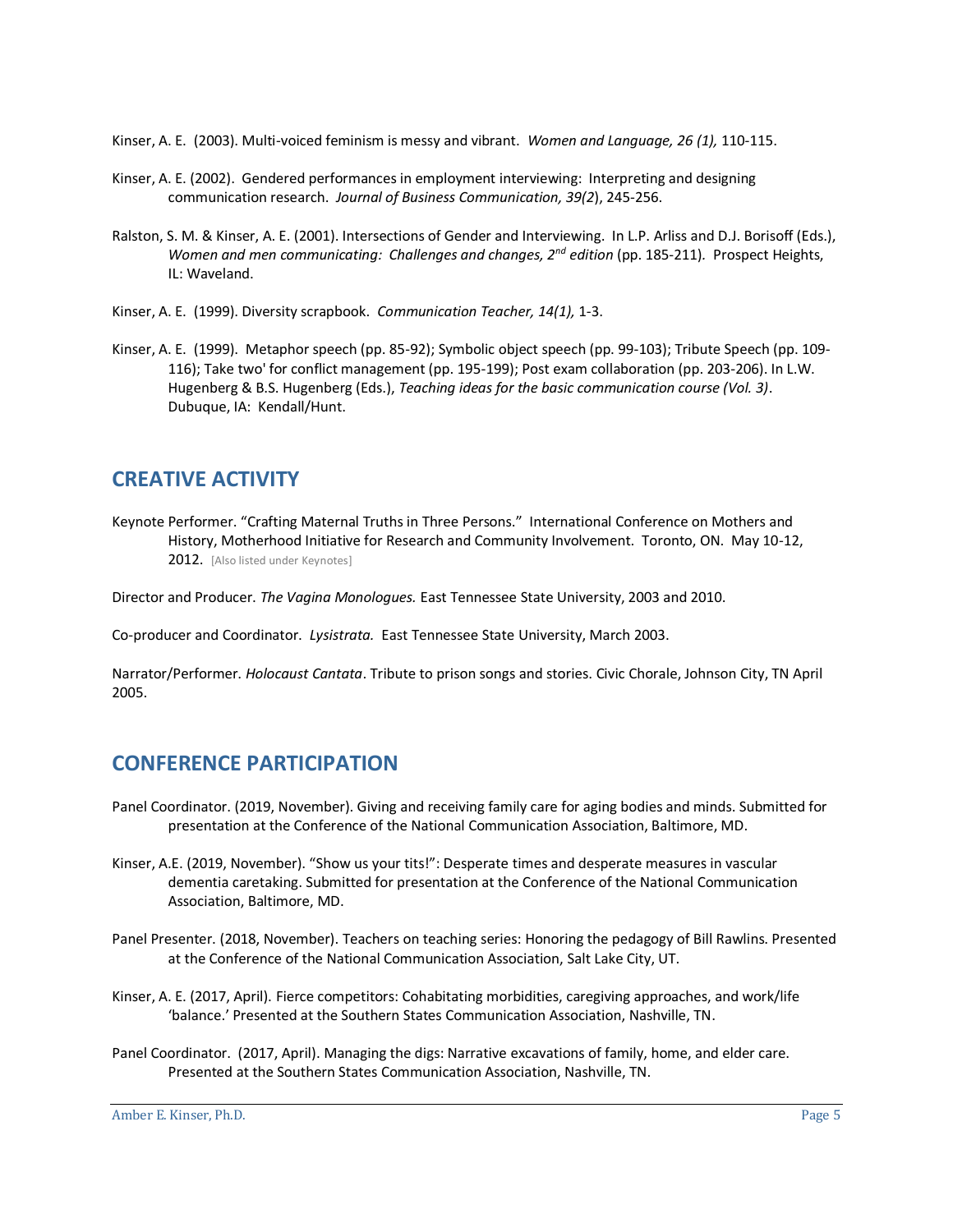- Kinser, A.E. (2015, November). "Let's fix dinner": Motherhood and the discourse of the family meal. Presented at the Conference of the National Communication Association, Las Vegas, NV.
- Panel presenter. (2015, November). "I just became a chair, now what?" A womentoring panel sponsored by Women's Caucus. Conference of the National Communication Association, Las Vegas, NV.
- Kinser, A. E. (2015, March). "Meal memories: Women navigating family well-being in foodwork. Presented at the Conference of the Appalachian Studies Association, Johnson City, TN.
- Kinser, A.E. , Dorgan, K.D., Hutson, S., Duvall, K., and Hall, J. (2014, October). Claiming center by refusing center: Women as family health/illness tellers in Appalachia. Presented at the Conference of the Organization for the Study of Communication, Language, and Gender, San Francisco, CA.
- Denker, K.J. and **Kinser, A.E**. (2014, October). Intersecting the tensions of picky eaters and limited income: Narratives of working mothers' discussion of (en)gendering feeding practices. Presented at the Conference of the Organization for the Study of Communication, Language, and Gender, San Francisco, CA.
- Kinser, A.E. (2013, October). Motherhood and family meals in Appalachia. Presented at the Conference of the Organization for the Study of Communication, Language, and Gender, Houghton, MI.
- Panel Coordinator. Gendered and feminist performances in the social 'Theater of Food'. Presented at the Conference of the Organization for the Study of Communication, Language, and Gender. Houghton, MI, October 13-15.
- Respondent. Mothers and Daughters: The conversations continue. Presented at the Conference of the Organization for the Study of Communication, Language, and Gender). Houghton, MI, October 13-15.
- Kinser, A.E. (2012, October). Putting it all on the table: Mealtimes and stages of identity. Paper presented at the Conference of the Organization for the Study of Communication, Language, and Gender, Tacoma, WA.
- Kinser, A.E. (2012, October). Maternal impact and the push for 'frequent family dinners.' Paper presented at the OSCLG Conference of the Organization for the Study of Communication, Language, and Gender, Tacoma, WA.
- Kinser, A.E. (2012, October). Grit, flaw, and mama moxie. Paper presented at the OSCLG Conference of the Organization for the Study of Communication, Language, and Gender, Tacoma, WA.
- Duvall, K.L., Dorgan, K.D., Kinser, A.E. (2012, April). Barriers to family cancer communication in Southern Appalachia. Paper presented at the International Academy of Business Disciplines conference, Long Beach, CA.
- Dorgan. K.A., Duvall, K.L., Hutson, S.P.. Kinser, A.E. (2012, March). Surviving cancer and mothering in Appalachia. Presented at the Appalachian Studies Association conference, Indiana, PA.
- Kinser, A.E. (2011). It gets harder, it gets easier: Evolutions in maternal and personal agency. To be presented at the National Women's Studies Association Conference. Atlanta, GA. November 10-13.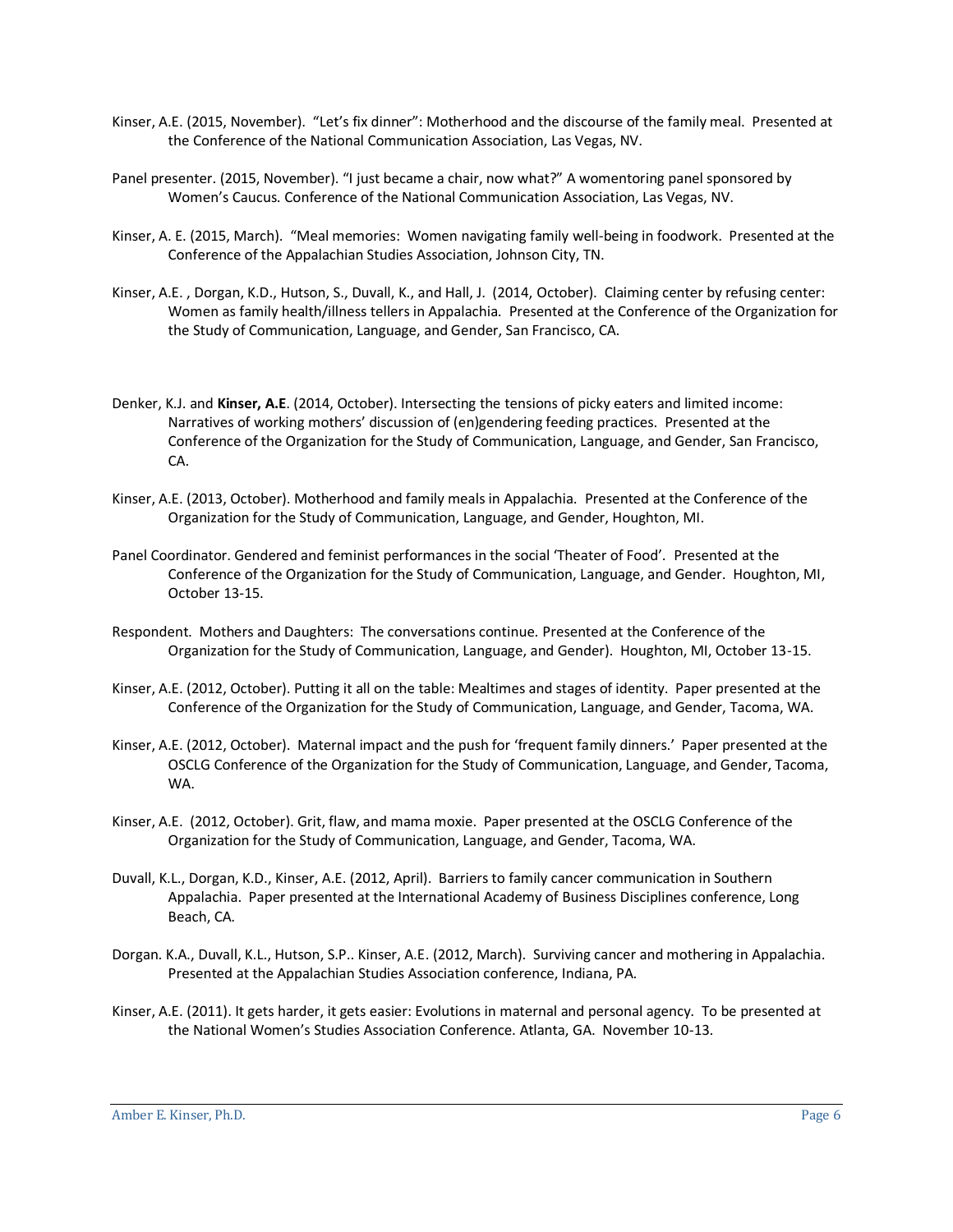- Kinser, A.E. (2011, October). I'm a cat: Maternal plots of autonomy and connection.To be presented at the OSCLG Conference of the Organization for the Study of Communication, Language, and Gender). Evanston, IL. October 12-17 2011.
- Kinser, A.E. (2010, October). The only one in the room who knows: Alienations of motherhood in the academic life. Paper presented at the Organization for the Study of Communication, Language, and Gender Conference, Tampa, FL.
- Panel Coordinator. (2010, October). Contesting the 'good' in motherhood and family life. Paper presented at the Organization for the Study of Communication, Language, and Gender Conference. Tampa, FL.
- Kinser, A.E. (2010, November). A sneaking suspicion that some stories might not matter much: Reflections on maternal narrative. Paper presented at the National Women's Studies Association Conference, Denver, CO.
- Panel Coordinator. (2010, November). Contesting narrative in maternal studies. Paper presented at the National Women's Studies Association Conference, Denver, CO.
- Kinser, A.E. (2009, November). Configuring the 'feminist' subject in 19<sup>th</sup> century research. Paper presented at the National Women's Studies Association Conference, Atlanta, GA.
- Panel Coordinator. (2009, November). Documenting/creating memory: Researcher struggles in redressing silences, gaps in, and absence of voice.Paper presented at the National Women's Studies Association Conference, Atlanta, GA.
- Kinser, A.E. (2009, November). The capstone course as prep for life after the women's studies B.A. Presented at the Program Administration and Development Pre-conference of the National Women's Studies Association Conference, Atlanta, GA.
- Moderator. (2009, April). Directing the Future of women's studies. Panel moderator, Southeast Women's Studies Association Conference, Boone, NC.
- Kinser, A.E. (2008, October). Ambivalence, paradox, and mothering in postfeminist times. Paper presented at the Association for Research on Mothering Conference, Toronto, Ontario.
- Kinser, A.E. (2007, October). Some knots won't come untangled: Mothering and class identity. Paper presented at the Association for Research on Mothering Conference, Toronto, Ontario.
- Kinser, A.E. (2007, October). A mosaic of pregnancy expertise. Paper presented at the Association for Research on Mothering Conference, Toronto, Ontario.
- Kinser, A.E. (2007 June). Malcontents, freaks, and danger queens: The dark side of raising children feminist. Presented at the National Women's Studies Association, St. Charles, IL.
- Kinser, A.E. (2006, October). Lactation stories and other notches in My Bible Belt. Invited paper for the Vice President's Panel: The strategic use of humor by feminists in the academy. Paper presented at the Organization for the Study of Communication, Language, and Gender Conference, St. Louis, MO.
- Kinser, A.E. (2006, October). Daughter-practice, maternal erotics, and mothering as relational consciousness. Presented at the Association for Research on Mothering Conference, Toronto, Ontario.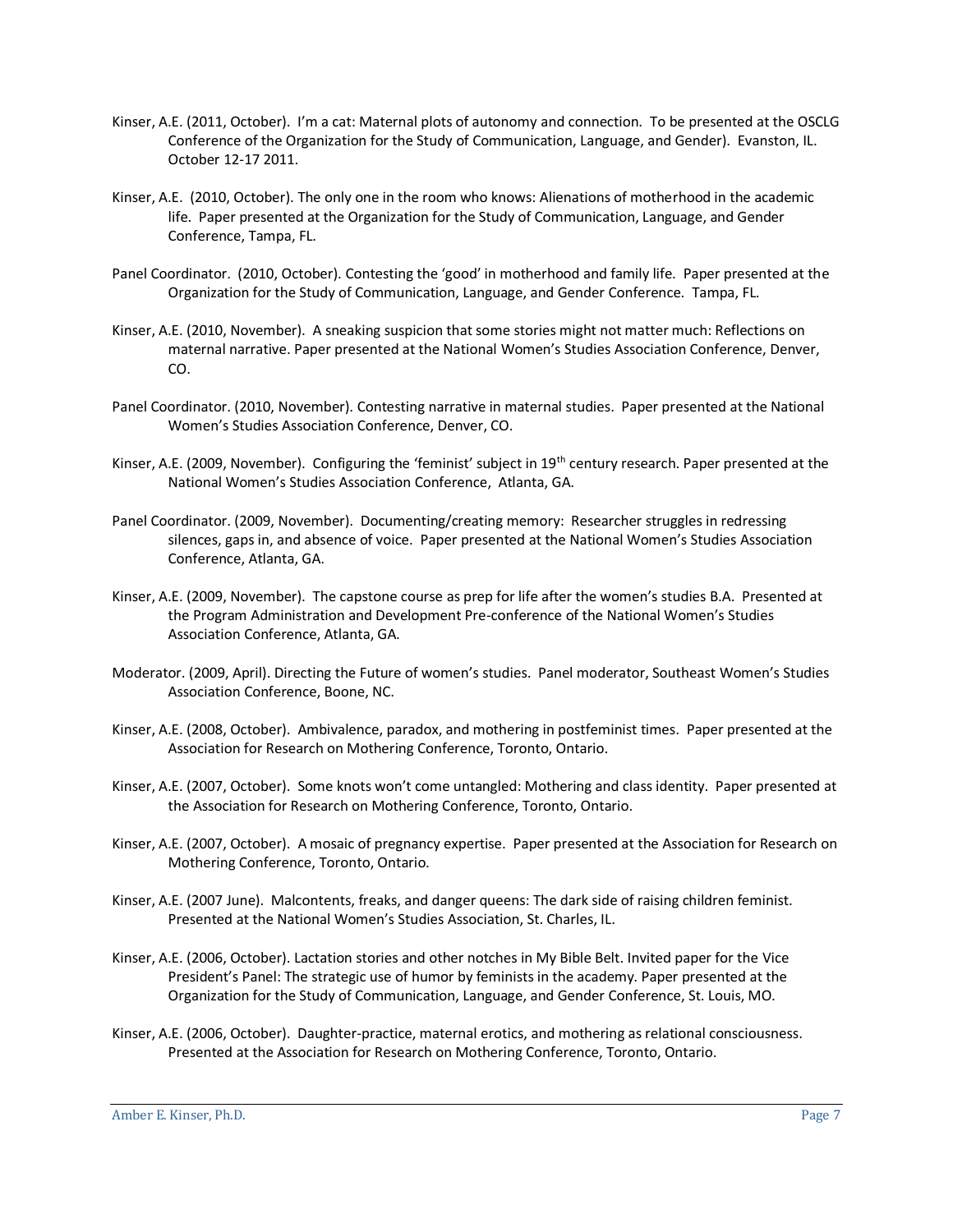- Roundtable Participant. (2006, October). Gender, work/life balance, and the academy: Reclaiming connections between mind, body, and spirit. Paper presented at the Organization for the Study of Communication, Language, and Gender Conference, St. Louis, MO.
- Kinser, A.E. (2006, June). Religious freedom in the Bible belt?: Challenges for state funded women's studies. Paper presented for a panel, Women's studies at religious institutions: Challenges and opportunities. National Women's Studies Association Conference, Oakland, CA.
- Panel Coordinator. (2006, June). Mothering resistance; and Mothering in the Third Wave. Each panel presented at the National Women's Studies Association Conference, Oakland, CA.
- Kinser, A.E. (2006, June). Travels and travails of Third Wave mothering. Paper presented at the National Women's Studies Association Conference, Oakland, CA.
- Roundtable Participant and Panel Coordinator. (2006, June). Beggars CAN be choosers: Selectively cross-listing courses and choosing faculty. Paper presented at the Program Administration and Development Pre-Conference of the National Women's Studies Association, Oakland, CA.
- Panel Member. (2005, October). Challenges of teaching the gender and communication course. Paper presented at the Organization for the Study of Communication, Language and Gender Conference, Reno, Nevada.
- Kinser, A. E. & Murphy, Bren Ortega. (2005, June). Navigating feminist pluralism through parenting. Roundtable presented at the National Women's Studies Association Conference, Orlando, FL.
- Kinser, A.E. (2004, October). Freedom and constraint in free speech at the *March for Women's Lives.* Paper presented at the Organization for the Study of Communication, Language and Gender Conference, Notre Dame, IN.
- Panel Chair. (2004, October). Revolution and revelation through the March for Women's Lives. Paper presented at the Organization for the Study of Communication, Language and Gender Conference, Notre Dame, IN. .
- Panel member. (2003, October). What mothers and daughters learn from each other. A mother-daughter panel discussion at the Organization for the Study of Communication, Language, and Gender Conference, Ft. Mitchell, Kentucky.
- Kinser, A. E. and Cronin, P.J. (2003, March). Using theatre as tool for social change. Southeast Theatre Conference, Arlington, VA.
- Kinser, A. E. (2002, November). How to navigate recovery and divorce or avoid both. Paper presented at the National Communication Association Conference, New Orleans.
- Kinser, A. E. (2002, October). Reluctantly riding the Third Wave. Paper presented at the Organization for the Study of Communication, Language, and Gender Conference, Minneapolis.
- Kinser, A.E. (2001). "The Intersection of Gender and Employment Interviewing: A Conceptual Framework for Interpreting and Guiding Future Research." Presented at the National Communication Association Convention, Atlanta, GA.
- Kinser, A. E. (2000, August). Gendered sexuality. *New understandings of lesbian, gay, bisexual, and transgendered people* Conference, Johnson City.

Amber E. Kinser, Ph.D. Page 8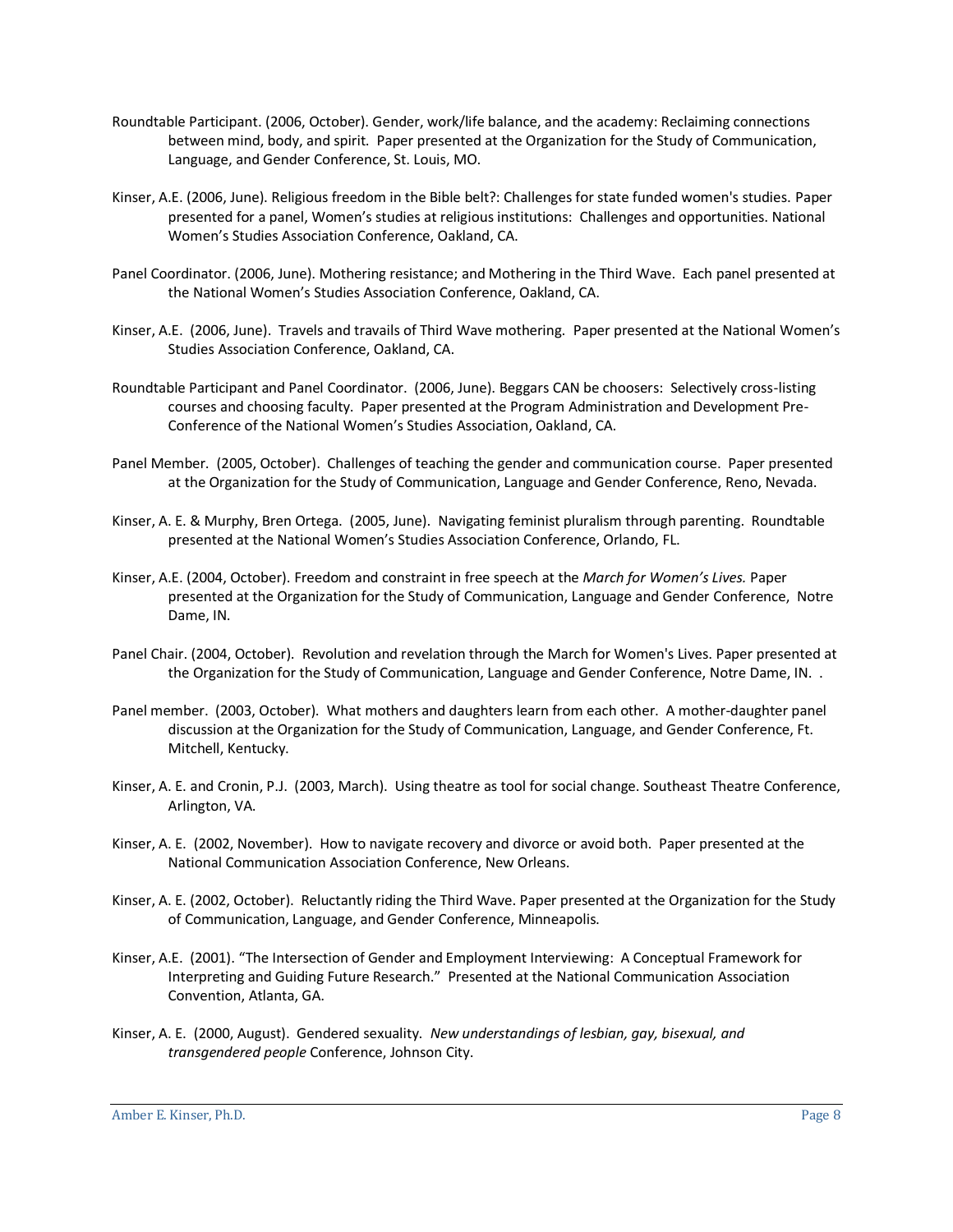- Kinser, A. E. (1999, Chicago). Raising Eyebrows and Raising Children Raising Questions: Inspection and Introspection in Feminist Parenting. Presented at the National Communication Association Convention, Chicago, IL.
- Panel Chair. (1999). Topics in ethnography. Presented at the National Communication Association Convention, Chicago, IL.
- Panel Coordinator. (1999). Shifts and shades between the lines: Feminism and vigilance. Presented at the National Communication Association Convention. Chicago, IL.
- Panel Chair. (1998). Performing across the curriculum: Drama as a tool for teaching. Paper presented at the National Communication Association Convention, New York, NY.
- Kinser, A. E. (1997). Partners in pregnant life. Received the "Top Three Papers Award" from the Family Communication Division. Paper presented at the National Communication Association Convention, Chicago, IL.
- Panel Chair. (1997). Role ambiguity: Women's narratives of identity in the health care context." Presented at the National Communication Association Convention, Chicago, IL.
- Panel Coordinator. (1996). Innovation and risk-taking in family communication pedagogy revisited. Paper presented at the National Communication Association Convention. San Diego, CA.
- Kinser, A. E. (1996).Where the family wild things are: Using children's literature to examine family communication. Paper presented at the National Communication Association Convention. San Diego, CA.
- Kinser, A. E. (1996). Family sexuality matters: Performing connections with parents in the community. Paper presented at the National Communication Association Convention, San Diego, CA.
- Kinser, A. E. & Downs, B. F. (1995). 'Getting some experiential flesh onto those cognitive bones': Performance as inquiry and pedagogy. Paper presented at the Commission on Family Communication Pre-Convention Conference, Speech Communication Association Convention, San Antonio, TX.
- Kinser, A. E. (1995). Sex, communication, and sex communication: Integrating research & pedagogy in the interpersonal communication curriculum. Paper presented at the Speech Communication Association Convention, San Antonio, TX.

#### **KEYNOTES, WORKSHOPS, INVITED ADDRESSES**

- Kinser, A.E. and Cronin, P.J. (2013). Acting and Performance Techniques to Enhance Presentations. Continuing medical education (CME) training for faculty in the Department of Internal Medicine, Quillen College of Medicine. Johnson City. January 13.
- Kinser, A.E. (2012), Expert Panelist. At the Core of the Work/Life Balance Myth. Presented at the *What Do Mothers Need?* public forum and summit of experts sponsored by the Social Sciences and Humanities Research Council of Canada and the Motherhood Initiative for Research and Community Involvement. Toronto. May 8-10.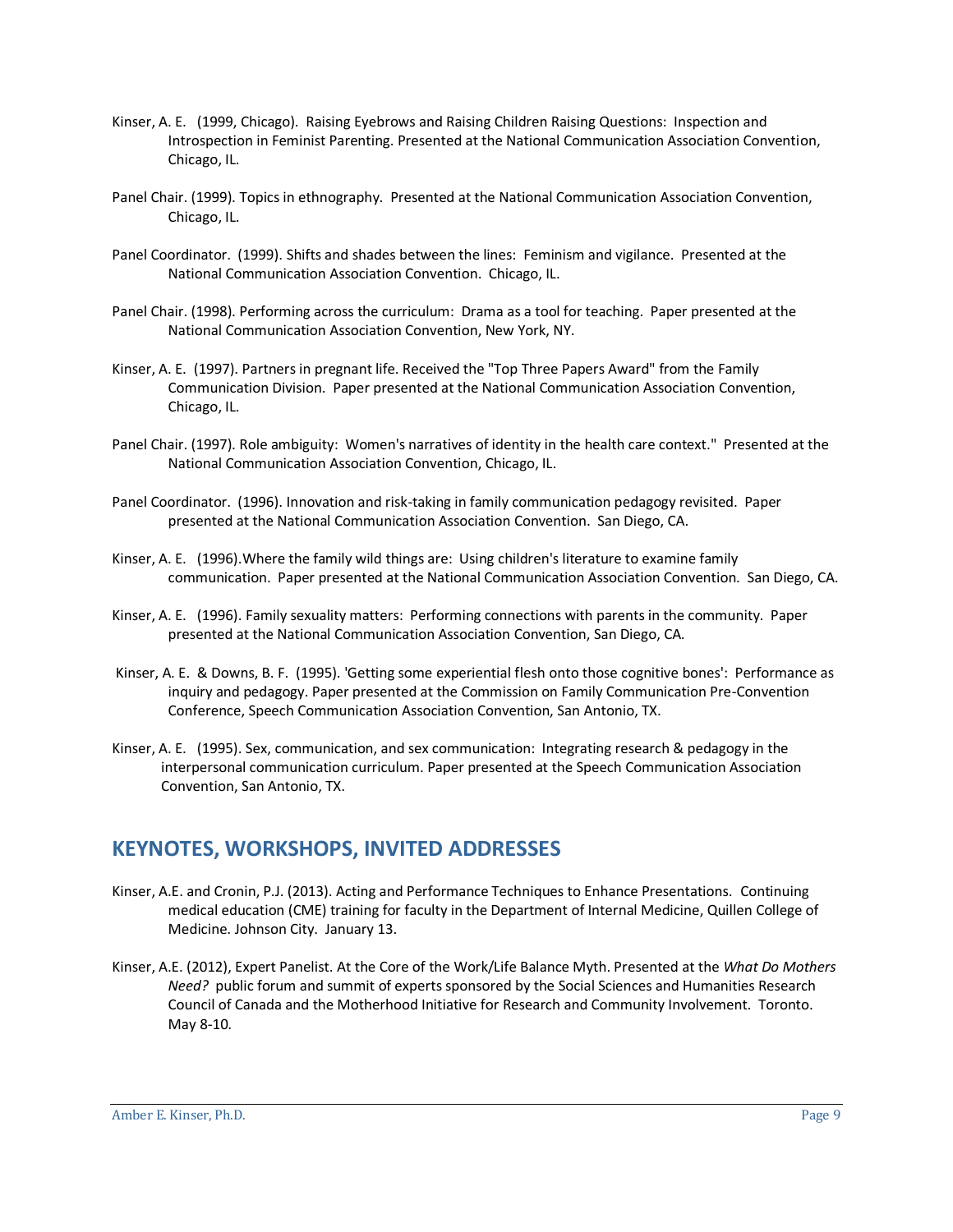- Kinser, A.E. (2012). Keynote Performance. Crafting Maternal Truths in Three Persons. Performed at the International Conference on Mothers and History. Motherhood Initiative for Research and Community **Involvement. Toronto, ON. May 10-12.** [Also listed under Creative Activity]
- Kinser, A.E. (2011). Keynote Address**.** Holding on by Letting Go: Personal Agency as Maternal Activism. Presented at the International Conference on Motherhood Activism, Advocacy, Agency. Motherhood Initiative for Research and Community Involvement. Toronto, ON. May 13-15.
- Kinser, A.E. (2012). Gender Challenges in the Workplace. Society for Human Resource Management. October 23.
- Kinser, A.E. (2011). Gendered Communications and Relations. American Residency Coordinator Retreat. ETSU. September 30.
- Kinser, A.E. (2011). OB/GYN Grand Rounds. Speaking in Public with Power and Confidence. Quillen College of Medicine, ETSU. August 12.
- Kinser, A.E. (2011). OB/GYN Grand Rounds. Improving Communication Agility. Quillen College of Medicine, ETSU. July 15.
- Kinser, A.E. (2011). OB/GYN Resident Teambuilding Workshop. Gendered Communications and Relations. Quillen College of Medicine, ETSU. April 29.
- Kinser, A.E. (2011). The Truth about Motherhood and Feminism. Public lecture sponsored by Honors College, Women's Studies Program, and Department of Communication. ETSU. April 6.
- Kinser, A.E. (2011). The Truth about Motherhood and Feminism. Keynote Address for Women's History Month. Northeast State Community College. March 23.
- Kinser, A.E. (2010). Motherhood and Women's Empowerment. ETSU Alliance for Continued Learning conference. March 31.
- Panelist. First Generation College Students (Who Became Professors). Upward Bound program for low income and first generation high school students. March 29, ETSU.
- Kinser, A.E. (2009). Gender, Communication, and Workplace Strategy. Phi Kappa Phi Honor Society. ETSU. March 24.
- Kinser, A. E. (2008). Women and Men Talking. Kingsport Alliance for Continued Learning, Kingsport ETSU. April 24.
- Kinser, A. E. (2007). Limber Up! Gender, Communication, and Leadership. *Leading in a Changing World* Student Leadership Conference, ETSU. March 24.
- Kinser, A. E. (2007). Who Would You Vote For?: The 2008 Election. Panel sponsored by the ETSU History Society. ETSU, February 21.
- Kinser, A. E. (2007). Gender Differences in Communication. Kingsport Rotary Club. Kingsport, TN. Dec 6.
- Kinser, A. E. (2006). Workplace Communication Strategies for Women. Professional Women's Network. Meadowview Center, Kingsport, TN. August 17.

Amber E. Kinser, Ph.D. Page 10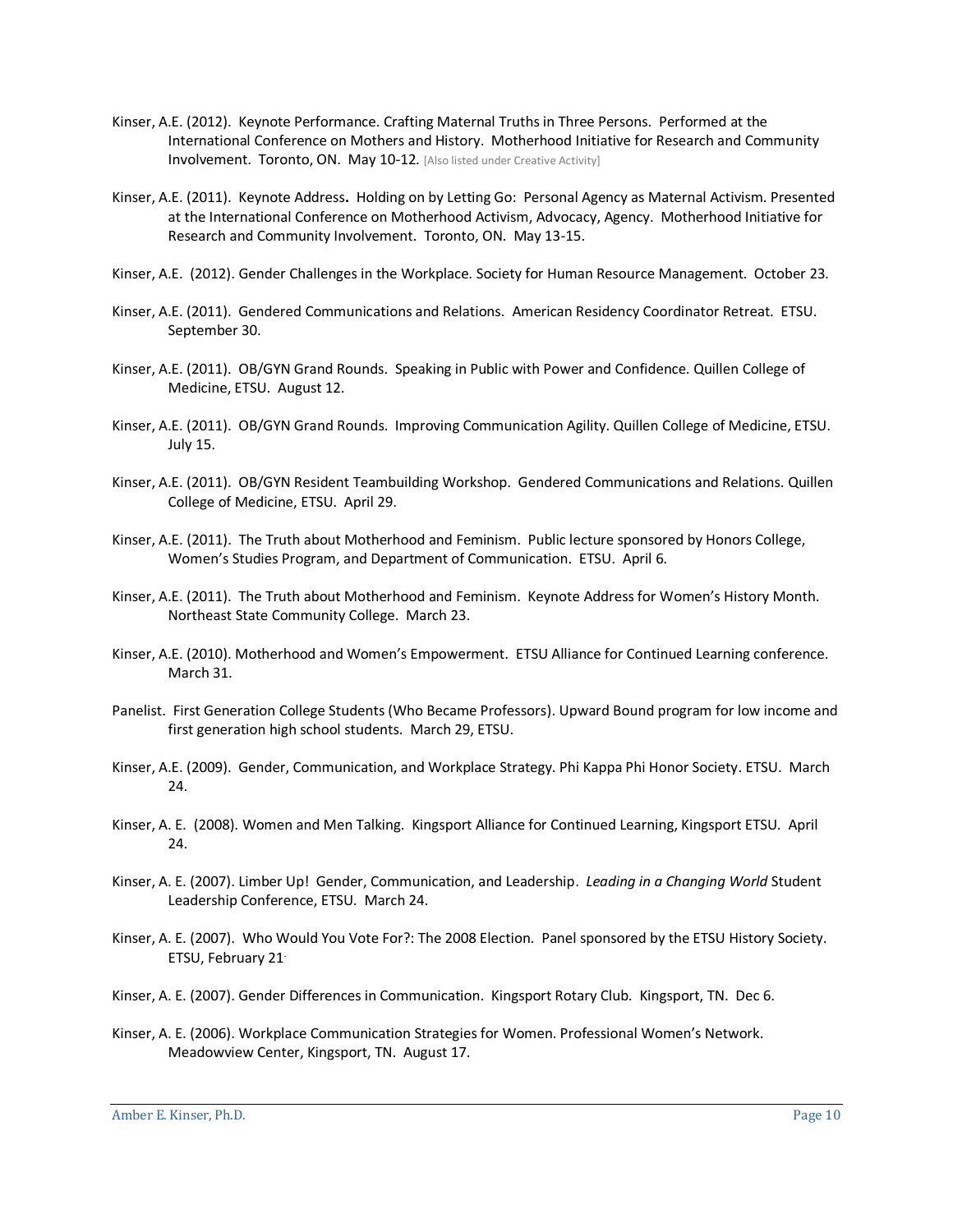- Kinser, A. E. (2005). Myths of Mothering and Work/Family Balance. Career/Homemakers. Nuclear Fuel Services. Erwin, TN. May 11.
- Kinser, A. E. (2004). Gendered Communication 9 to 5 and Beyond. Professional Women's Network. Meadowview Center, Kingsport, TN. December 15.
- Kinser, A.E. (2004). Women and Men, Girls and Boys Communicating. American Association of University Women. Tennessee State Conference. Kingsport, TN. April 17.
- Kinser, A. E. (2002). See My Face, Remember Me. Keynote speaker. First Annual Gay Pride Rally, October 31. ETSU.
- Kinser, A. E. (2001). Make No Mistake (Considerations for Responding to the 9/11 Attacks) Address presented September 12 at ETSU's *September 11 Vigil*, Amphitheater.
- Kinser, A. E. (2001). Gendered Communication Styles. Tennessee Association of College Registrars and Admissions Officers. Memphis, TN. November 14-16.
- Kinser, A. E. (2000, September). Gender Stereotypes and Children. Address presented to Watauga Counseling Association. Johnson City, TN.
- Kinser A. E. (1999, October). Releasing the Gender Chokehold. Address presented to American Society for Training and Development. Kingsport, TN.
- Kinser, A. E. (1999, September). Valuing Gender Diversity. Address presented to Society for Human Resource Management. Johnson City, TN.
- Kinser, A. E. (1999, July). Communication Builds Community. Address presented at the 39<sup>th</sup> Annual Early Childhood Conference: *Guiding Early Childhood Into the New Millenium*. ETSU.
- Robertson, P. E. & Kinser, A. E. (1999, March). Power and Assertiveness in Nursing. A workshop facilitated for School of Nursing, ETSU.
- Kinser, A. E. (1998, July). Snips and Snails or Sugar and Spice?: Becoming More Mindful of Gender in the Early Childhood Classroom. Address presented at the 38th Annual Early Childhood Conference: *Creating Community in Early Childhood*. ETSU.
- Kinser, A. E. (1998, April). Presenting Your Patients and Your Ideas: Women's Communication Without Self Compromise. Invited address for the Organization for Women in Medicine's Seminar Series. School of Medicine, ETSU.
- Kinser, A. E. (1998, March). Reflections on Parenting, Sex, and Honesty. Invited performance as part of ETSU's Women's History Month.
- Kinser, A. E. (1998, March). Putting the Body Back into our Bodies of Knowledge. Invited performance/presentation as part of Women's Month. Virginia Tech University.

#### **SELECTED HONORS AND AWARDS**

2015 *Museum of Motherhood Hall of Fame* Inductee for "Practical and Political Inspiration in Motherhood Studies." New York, NY. May 2015.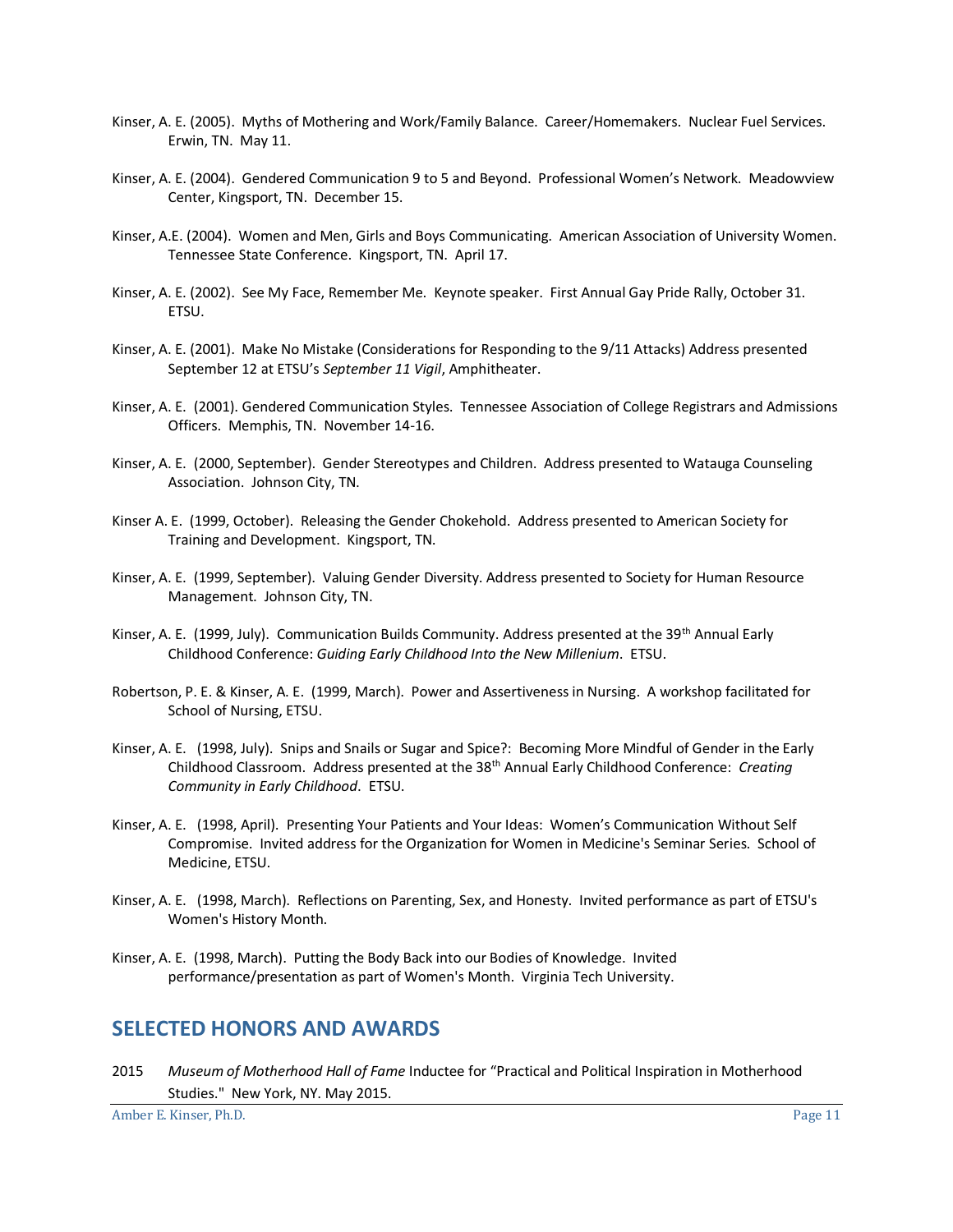- *YW Tribute to Women* award in Education. YWCA. Bristol/Tri-Cities, TN. March 2011.
- *The Distinguished Faculty Award "Distinguished Achievement in Service,"* East Tennessee State University.
- *Distinguished Faculty Service,* College of Arts & Sciences.ETSU.
- *Outstanding Book.* Nominee. Organization for the Study of Communication, Language, and Gender.
- *Outstanding Feminist Teacher-Mentor Award.* Organization for the Study of Communication, Language, and Gender.
- *Patricia E. Robertson Diversity Leadership Award,* ETSU
- *Outstanding Achievement in Accommodating Students with Disabilities*, ETSU.
- *Program of the Year Award* for "Break the Silence: Speak Out Against Hate." Awarded to each of three co-facilitators.
- *Top Three Paper in Family Communication* for "Partners in Pregnant Life." Family Communication Division of the National Communication Association. Chicago.
- *Bruce Kendall Award for Excellence in Teaching.* Purdue University,
- C*ertificate in Recognition of Excellent Teaching by a Graduate Student.* Institutional and Developmental Division of the International Communication Association.

# **SELECTED SERVICE ACTIVITY**

#### Academic Reviews

| 2018       | Journal Article Reviewer for Women's Studies in Communication. Spring.                           |
|------------|--------------------------------------------------------------------------------------------------|
| 2018       | Journal Article Reviewer for Women & Language. Spring.                                           |
| 2018       | Journal Article Reviewer for Health Communication. Spring.                                       |
| 2017       | Journal Article Reviewer for Health Communication, Summer,                                       |
| 2016       | Journal Article Reviewer. Signs: Journal of Women in Culture and Society. Fall.                  |
| 2016       | Journal Article Reviewer. Women's Studies in Communication. Spring.                              |
| 2015       | Book Manuscript Reviewer. Demeter Press. Summer.                                                 |
| 2014       | Major Research Development Grant Proposal Reviewer, ETSU. Spring.                                |
| 2013       | Research Grant Proposal Reviewer. Icelandic Research Fund; proposal in motherhood studies. Fall. |
| 2013       | Journal Article Reviewer for Qualitative Communication Research. Fall.                           |
| 2013       | Journal Article Reviewer for Health Communication, Summer,                                       |
| 2013       | Major Research Development Grant Proposal Reviewer, ETSU. Spring                                 |
| 2013       | Book Reviewer. Review of a Motherhood Studies manuscript for Lexington Books, Roman &            |
|            | Littlefield. Spring.                                                                             |
| 2013       | Journal Article Reviewer. Anthropology and Humanism. Spring.                                     |
| 2012       | Journal Article Reviewer. Asian Women. Spring.                                                   |
| 2010       | Journal Article Reviewer. Journal of Family Communication. Fall.                                 |
| 2008, 2010 | Research Grant Proposal Reviewer. Social Sciences and Humanities Research Council of Canada.     |
| 2008, 2009 | Book Reviewer. Columbia University Press. Review of original and revised manuscripts.            |
| 2007       | Book Proposal Reviewer. Palgrave Macmillan.                                                      |
| 2007       | Book Reviewer, Demeter Press.                                                                    |
| 2007-2008  | Journal Article Reviewer. National Women's Studies Association Journal. Fall 2007, Summer 2008.  |
| 2004-2007  | Conference Proposal Reviewer, National Women's Studies Association.                              |
| 2005       | Journal Article Reviewer, Journal of Business Communication.                                     |
|            |                                                                                                  |

#### **Leadership**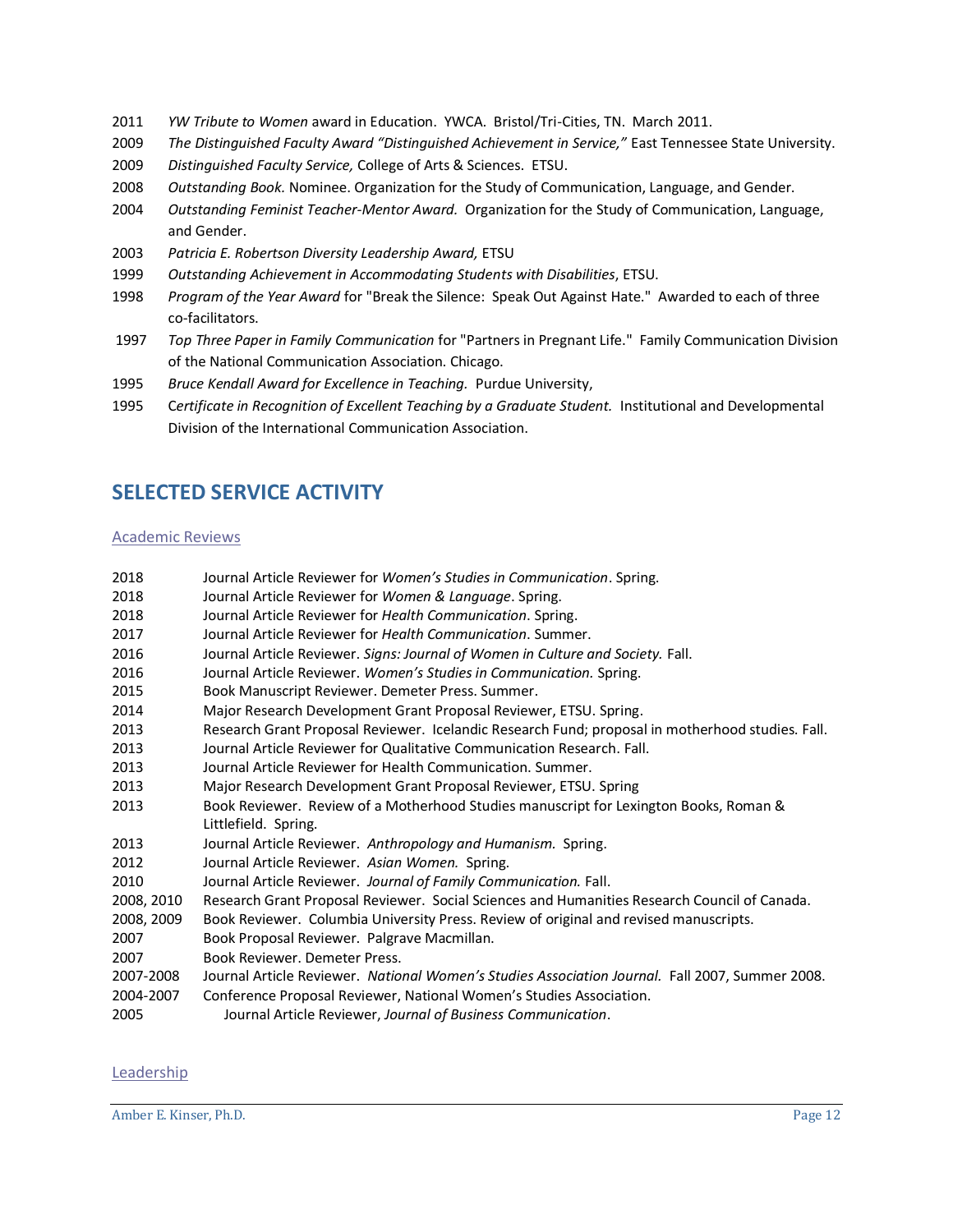| 2014-Present | Department Chair, Department of Communication and Performance, ETSU.                                                                                                                                                                                                                                                                   |
|--------------|----------------------------------------------------------------------------------------------------------------------------------------------------------------------------------------------------------------------------------------------------------------------------------------------------------------------------------------|
| 2010-2014    | Department Chair, Department of Communication, ETSU.                                                                                                                                                                                                                                                                                   |
| 2012-2014    | Executive Board. Organization for the Study of Communication, Language, and Gender.                                                                                                                                                                                                                                                    |
| 2010-2011    | Conference Planning Committee Member, Conference Moderator. Tennessee Board of Regents,                                                                                                                                                                                                                                                |
|              | Research Development Conference. Nashville, TN. (Conference held March 25 <sup>th</sup> ).                                                                                                                                                                                                                                             |
| 2007-2010    | ETSU Faculty Procedural Consultant. Faculty Senate.                                                                                                                                                                                                                                                                                    |
| 2007-2009    | Commission for Women Recommendation Implementation Task Force.                                                                                                                                                                                                                                                                         |
| 2007         | Conference Chair. ETSU Diversity Infusion Conference on Curriculum. An ETSU faculty conference,<br>January 25-26, 2008. Carnegie Hotel. Johnson City, TN.                                                                                                                                                                              |
| 2006-2007    | Advisory Council Co-Chair, Program Administration and Development, National Women's Studies<br>Association.                                                                                                                                                                                                                            |
| 2005-2008    | Pre-Conference Co-chair. NWSA Program Administration and Development.                                                                                                                                                                                                                                                                  |
| 2005-2008    | Advisory Council Member, Program Administration and Development, National Women's Studies<br>Association.                                                                                                                                                                                                                              |
| 2004-2006    | Executive Board Member. Organization for the Study of Communication, Language, and Gender.                                                                                                                                                                                                                                             |
| 2004-2006    | Co-advisor, Rainbow Alliance, LGBT student organization, ETSU.                                                                                                                                                                                                                                                                         |
| 2003-2005    | Campus Diversity Educator. Training team charged with conducting race, gender and sexuality                                                                                                                                                                                                                                            |
|              | awareness and affirmation sessions for all ETSU staff and faculty.                                                                                                                                                                                                                                                                     |
| 2001-2004    | Head, Speech Division, ETSU.                                                                                                                                                                                                                                                                                                           |
| 2000-2010    | Director, Women's Studies Program, ETSU.                                                                                                                                                                                                                                                                                               |
| 1998-2000    | Coordinator, Take Back the Night, Protest rally and empowerment march addressing violence<br>against women, ETSU.                                                                                                                                                                                                                      |
| 1998-2004    | Director, Public Speaking Course, Communication Department, ETSU.                                                                                                                                                                                                                                                                      |
| 1997-2000    | Associate Editor, Speech Communication Association of Pennsylvania Journal.                                                                                                                                                                                                                                                            |
| 1997-2000    | Co-chair/Member, Women's Studies Steering Committee, ETSU.                                                                                                                                                                                                                                                                             |
| 1994-1996    | Originator, Departmental Performance Hours. Instituted Communication Department                                                                                                                                                                                                                                                        |
|              | semesterly faculty/staff/student performance hours, through which performance is explored as a<br>way of knowing. Purdue University.                                                                                                                                                                                                   |
| 1992-1994    | Director, Theatre in the Park. Summer theatre program for children and teens. Director and<br>Adaptor/Director for three major theatrical productions. In charge of all technical, stage<br>management, costume, and publicity decisions and their execution. Produced by Lafayette Parks<br>and Recreation Department. Lafayette, IN. |
|              |                                                                                                                                                                                                                                                                                                                                        |

#### Professional and Campus Memberships

| 2018-Present | Member, Southern States Communication Association                                           |
|--------------|---------------------------------------------------------------------------------------------|
| 2015-Present | Member, Association for the Study of Food and Society.                                      |
| 2011-Present | Member, Society for the Study of Symbolic Interaction.                                      |
| 2006-Present | Member, Motherhood Initiative for Research and Community Involvement [formerly Association] |
|              | for Research on Mothering, through March 2010].                                             |
| 2002-Present | Member, Organization for the Study of Communication, Language, and Gender.                  |
| 2003-2012    | Member, National Women's Studies Association.                                               |
| 2001-2010    | Member, Commission for Women Standing Committee, ETSU.                                      |
| 2003-2005    | Member, Educational Affairs Committee, College of Arts and Sciences, ETSU.                  |
| 2000-2006    | Member, Take Back the Night Planning Committee.                                             |
| 1999-2001    | Member, Oral Communication Proficiency Committee.                                           |

## **COURSES TAUGHT**

Qualitative Research Methods (grad) Food and Communication (grad, undergrad)